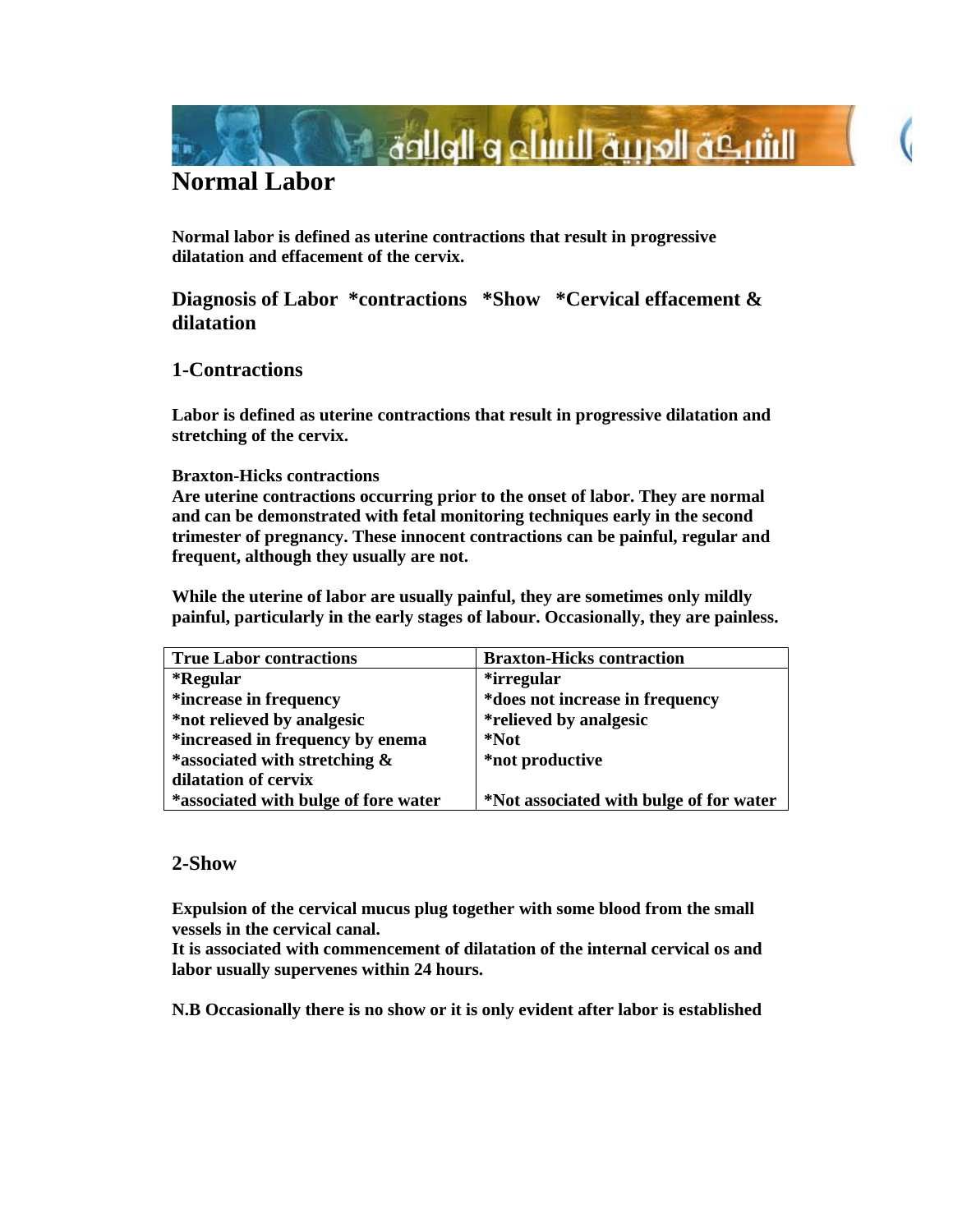### **3-Cervical dilatation and Effacement**

**\*In primigravida effacement of the cervix precedes dilatation and suggests that the onset of clinical labor is imminent, especially if there are additional signs, such as a show or discharge of amniotic fluid.** 

**\*Dilatation of the external os only commences when labor is established** 

**Cervical dilatation alone does not confirm labor, since many women will demonstrate some dilatation(1-3cm) for weeks or months prior to the onset of true labor.** 

**Thus, in other than obvious circumstances, labor will usually determined by observing the patient over time and demonstrating progressive cervical changes, in the presence of regular, frequent, painful uterine contractions.** 

### **Stages of Labor**

**Labor is usually divided into 4 stages:** 

**1-First stage.. The stage of dilatation of the cervix and upper birth canal ends with full cervical dilation. Starts from onset of labor to full cervical dilation. 2-Second stage:starts from full cervical dilatation till delivery of the infant. 3-third stage:starts from delivery of infant till delivery of placenta and membranes.** 

**4-fouth stage ..Some consider it as the one hour after birth ,stage of recovery.** 

**Labor usually lasts 12-14 hours in primigravida and 6-8 hours in multigravida. These averages are only approximate, and there is considerable variation from one woman to the next, and from one labor to the next.** 

### **First Stage**

**During this stage progressive cervical dilatation and effacement occurs and it is divided into two phases: \*latent phase \*active phase** 

### **Progress in first stage:**

**1-Contractions become progressively stronger and more frequent 2-Mother feels pain at the dorsal region, but as contractions become stronger pain is felt in the abdomen as well.** 

**3-Fetal head and amniotic sac, if membranes intact, are forced down against the internal cervical os**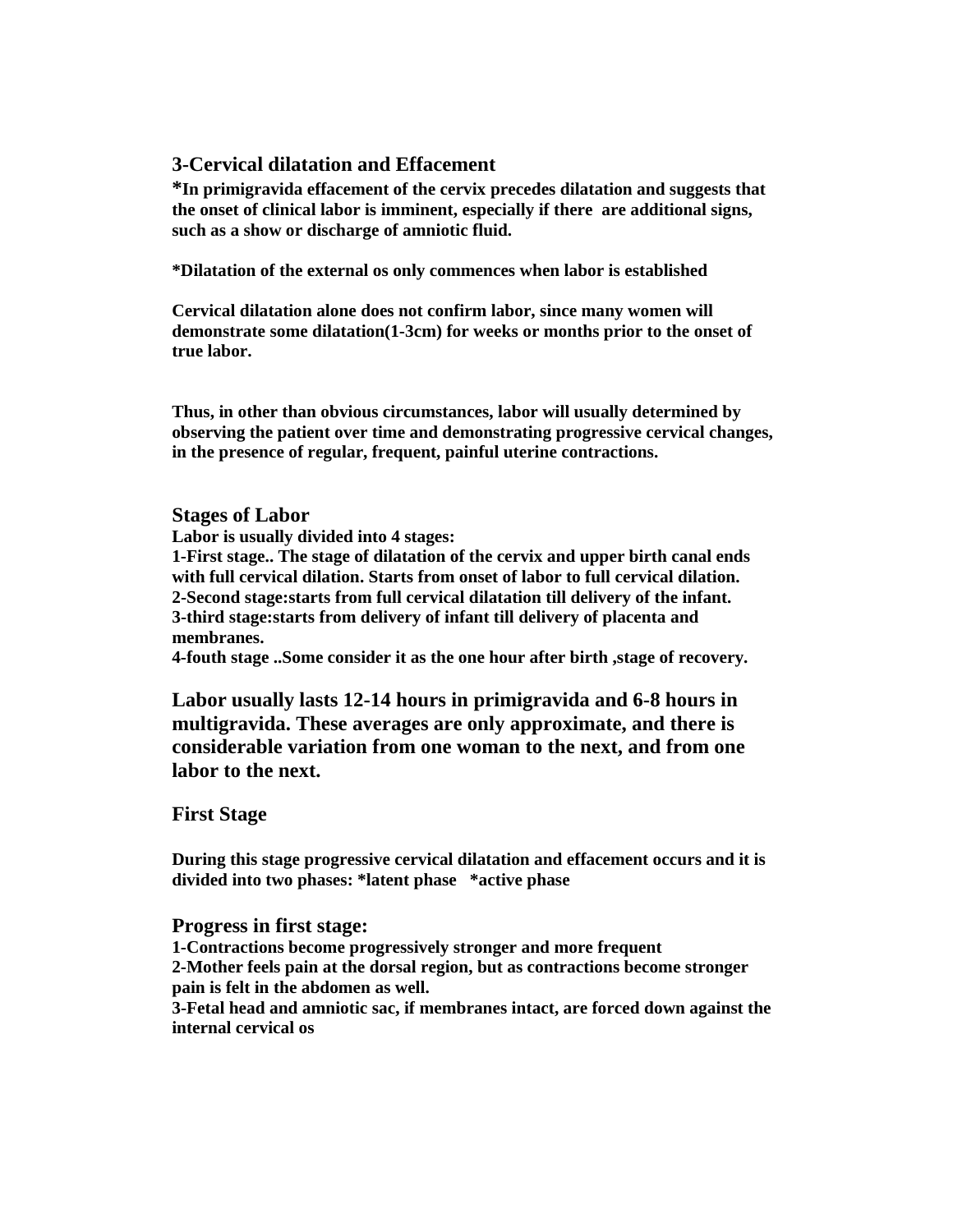**4-Dilatation of the cervix takes place from above downwards and the upper part of the cervix become incorporated in the lower uterine segment, then when the cervix is taken up the external os starts to dilate** 

### **Causes of cervical dilatation and effacement:**

**1-contraction of the longitudinal muscle fibers of the uterine body 2-Passive stretching by the presence of the presenting part, this is helped by softening of the cervix which occurred progressively throughout pregnancy** 

### **N.B Bag of fore water**

This refers to the area of the fetal membranes in front of the fetal head and overlying the cervix. It becomes tense during contraction.

-If the head is well-fitted to the lower uterine segment, it acts as obturator (ball & valve) preventing transmission of the hydrostatic pressure to the fore water.

-If the head is not fitted to the lower segment, the full hydrostatic pressure force is exerted on the bag of fore water and early rupture of membranes is likely to occur.



A-Early labor. Cervix is beginning to dilate. The well-fitted head acts as an obturator, preventing transmission of pressure to the fore water during uterine contraction B-Late first stage. Increasing pressure results in ballooning of the fore water C-Rupture of the membranes, usually about the time of full dilation of the cervix

\*The ability of bag of waters to stretch and occupy the dilating internal os is generally considered beneficial to progression of the first stage of labor, however, this concept is doubtful, since there is no apparent difference in the rate of cervical dilation and duration of the first stage of labor whether or not the fetal membranes are intact.

\*Early rupture of membranes is usually associated with malposition or malpresentation, in these conditions usually labor is prolonged. This gives a false impression that intact membranes is useful for the progression of labor and cervical dilation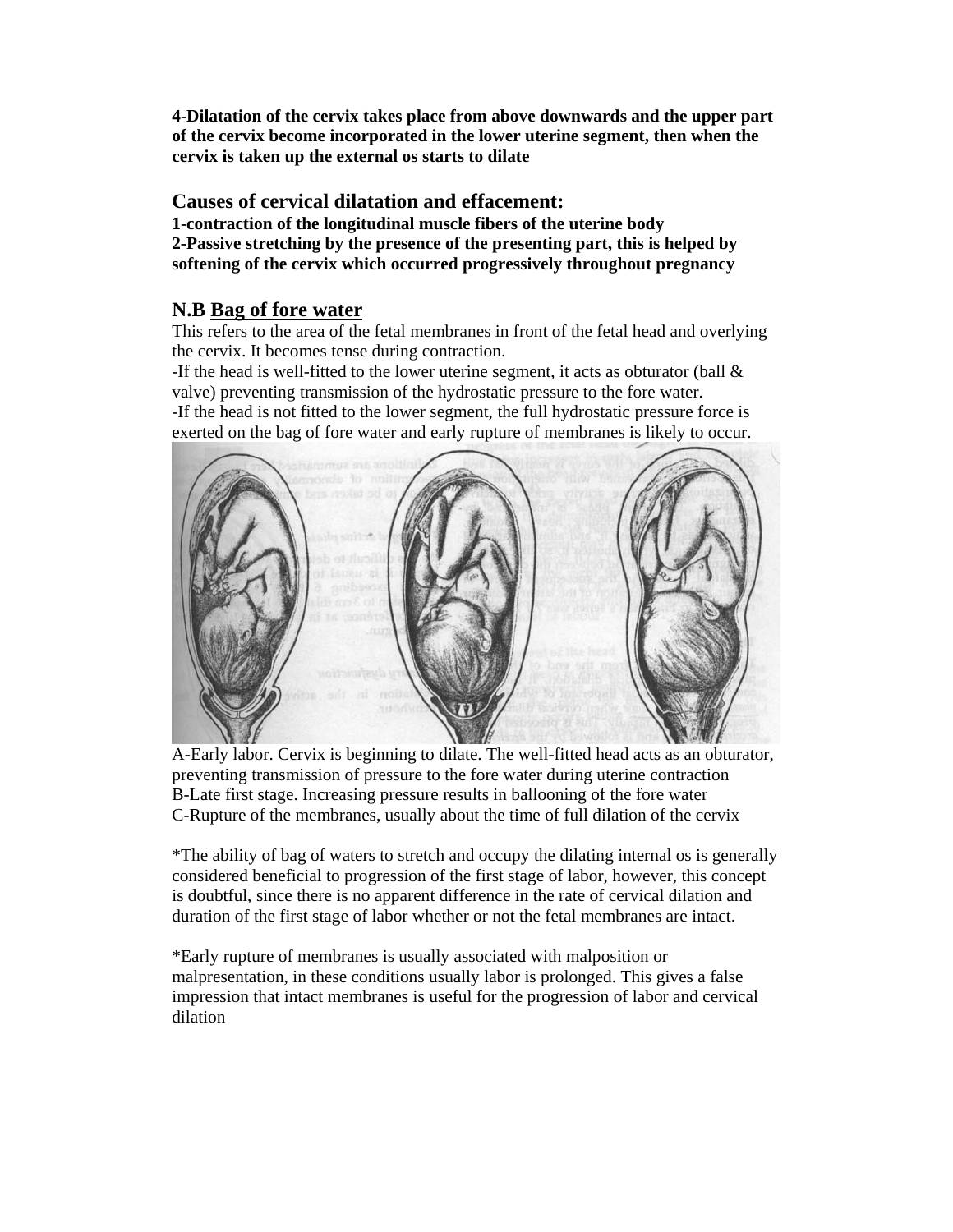**Cervical dilatation pattern consists of two phases: 1-Latent phase Extends from the onset of regular uterine contractions to the beginning of the active phase(3-4cm cervical dilatation). The slope of the curve is nearly flat. The rate of cervical dilation is <o.6cm/hour Usually it average 12 hours(maximum 20 hours) in primigravida and 8 hours(maximum 14hours) in multigravida.** 

**N.B there is no correlation between the length of latent phase and subsequent progress in active phase. 2-Active Phase From 3-4 cm cervical dilation until full dilation of the cevix , it has 3 components: Acceleration phase: Cervical dilation rate >0.6cm/hour Maximum slope of dilation: Cervix >5cm, rate of dilation >1.2cm/hour for primigravida and 1.5cm/hour in multigravida Deceleration: Cervix >8-9cm dilated, not completely effaced.** 

**In clinical practice the acceleration and deceleration phases are not readily recognized unless frequent vaginal examinations are performed.**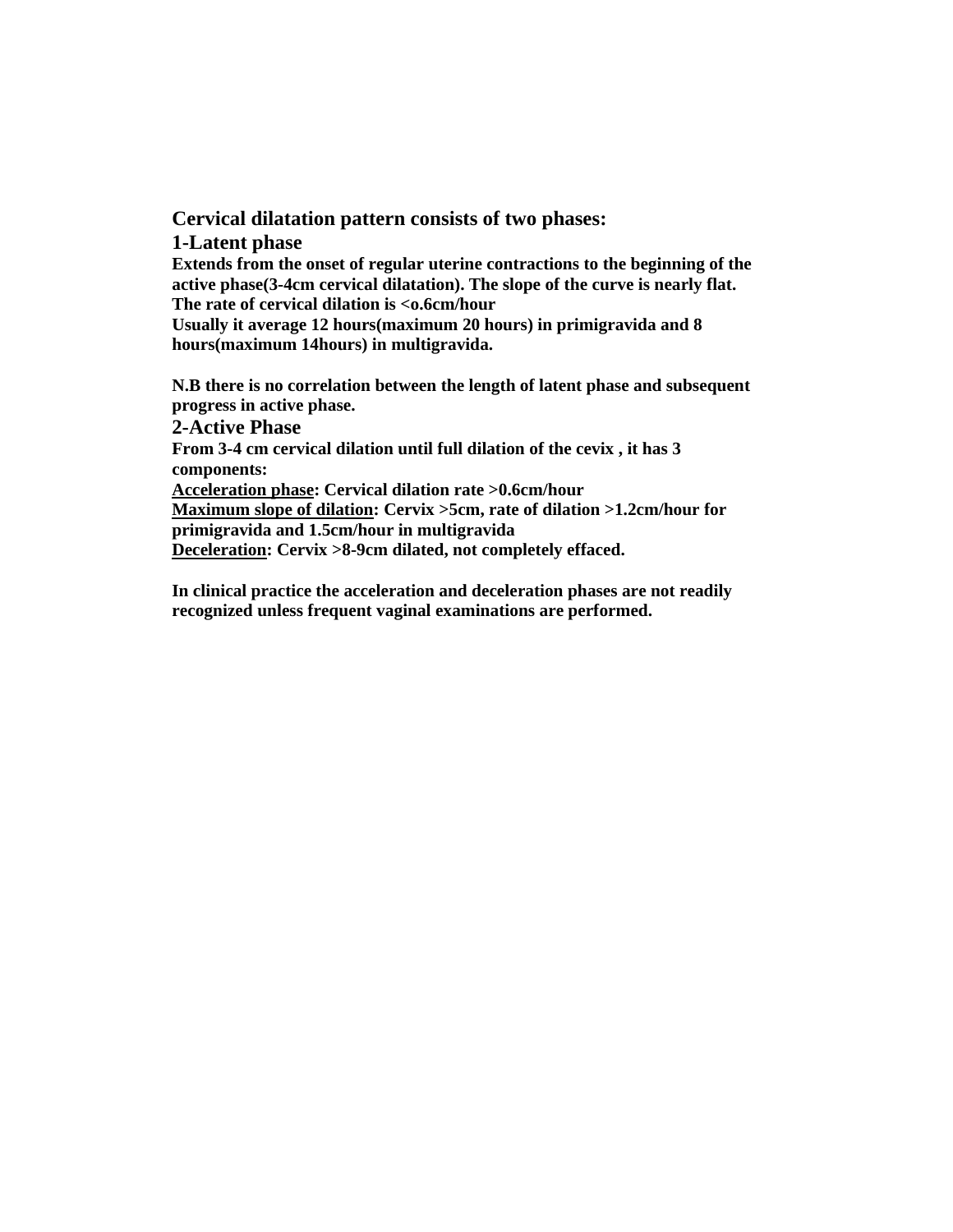

**Pattern of cervical dilation and head descent in primigravida** 

### **Duration of Active phase**

**\*The mean duration of the active phase in ideal nullipara's patients is 3.4hours of which 0.7hour is taken by the deceleration phase.** 

**\*The overall rate of dilation during active phase is 1.2cm/hour in primigravida and 1.5cm/hour in multigravida.** 

**-For practical purposes the mean dilation rate for all patients is considered 1cm/hour.** 

### **Abnormalities of First Stage**

#### **1)Prolonged latent phase**

**Defined as >20 hours in nullipara or >14 hours in multipara It leads to maternal exhaustion. Causes: 1-False labor 2-Unripe cervix 3-heavy sedation 4-Uterine inertia Management: 1-Observation 2-Avoid amniotomy 3-avoid heavy sedation 4-Oxytocine stimulation for uterine inertia**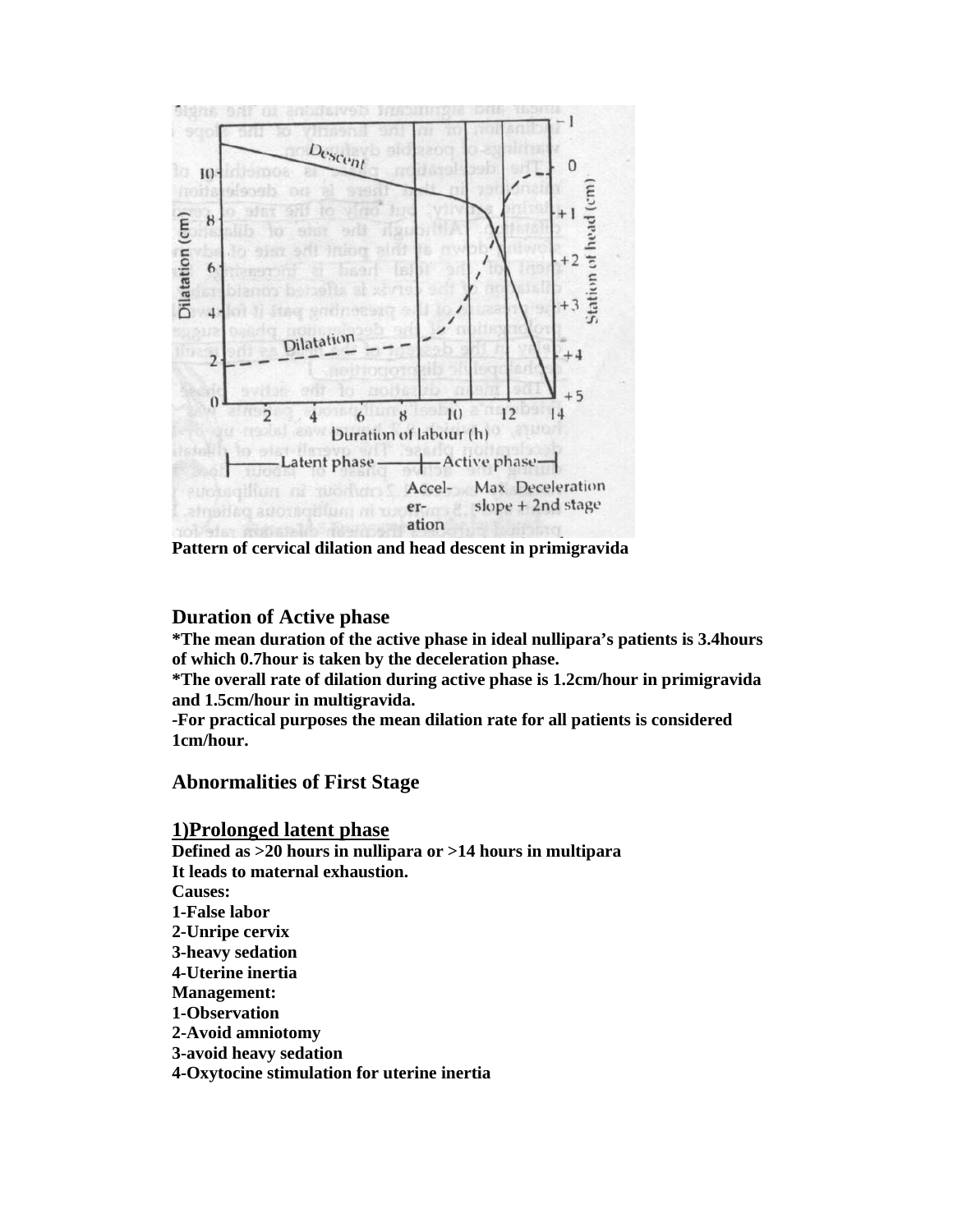**N.B as mentioned before the duration of latent phase does not affect the subsequent progress in active phase.** 

#### **2)Protracted Active Phase**

**Rate of cervical dilation <1.2cm in nulliparas or <1.5cm in multipara Causes: 1-Fetal Malposition (OP position is the commonest cause) 2-CPD 3-Hypotonic Inertia 4-Anaethesia Management: 1-OP position (see its management) 2-CPD: CS 3-oxytocine for inertia CS rate is 70%** 

**3)Secondary Arrest Cessation of dilation for >2hours. Cause…CPD, usually CS is required.** 

**4)Precipitous Labor Cervical dilation >5cm/hour in nulliparas and >10cm/hour in militaries** 

#### **Second Stage of Labor**

**\*Starts from full cervical dilation till expulsion of the infant. \*Generally it takes 2hours in primigravida and 1 hour in multigravida.** 

**By the time the cervix has reached full dilation (10cm) the contractions are occurring every 2-3 minutes. Two phases are recognized:** 

**-Phase I : there is little or no vaginal stretching and hence no desire to bear down. The old concept of encouraging the mother to push at this phase is unnecessary and potentially harmful as it can lead to exhaustion, distress and increased chance of operative delivery(anatomical 2nd stage)** 

**-Phase II: in this phase the head reaches the pelvic floor and reflex involuntary**  bearing down with contraction of abdominal muscles starts(functional 2<sup>nd</sup> stage).

**By the time the head reaches the pelvic floor, if the efforts are good, spontaneous delivery is likely to occur with 10 contractions(20 minutes) in multipara and 20 contractions(40 minutes) in primipara. Epidural anesthesia prolong the second stage** 

**N.BAs the fetal head descends below o station, the mother will perceive a sensation of pressure in the rectal area, similar to the sensation of an imminent bowel movement. At this time she will feel the urge to bear down, holding her**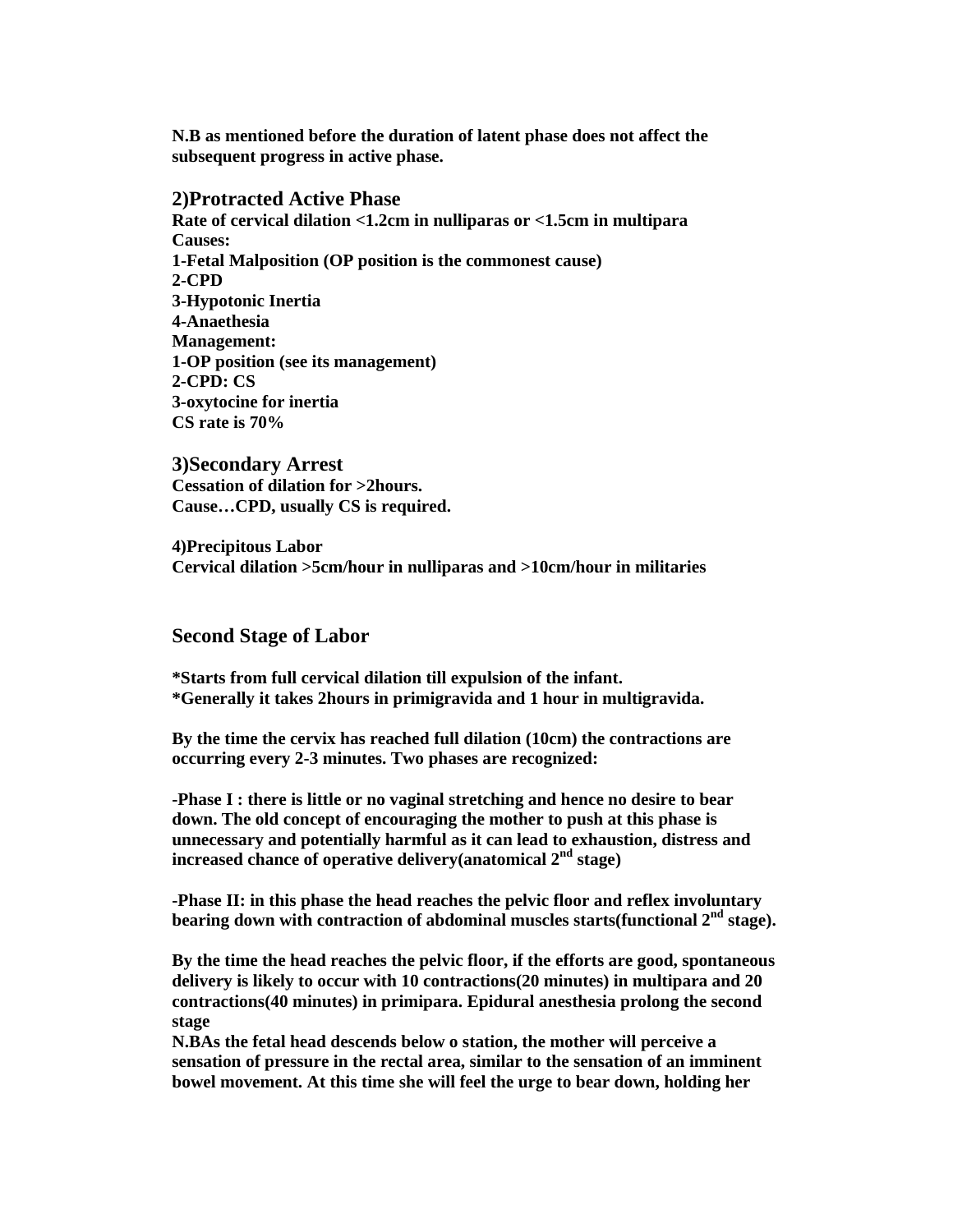**breath and performing a Valsalva, to try to expel the baby. This is called pushing. The maternal pushing efforts assist in speeding the delivery Abnormalities of second stage** 

#### **1)Failure of descent**

**Arrest of descent of the head in second stage is usually due to CPD and Cs is required.** 

### **2)Protracted Descent**

**Head descent is <1cm/hour in primigravida and <2cm/hour in multigravid Causes: 1-CPD 2-Full bladder 3-Macrosomia 4-Inadequate pushing due to anesthesia** 

### **3)precipitous labor Complications: -Trauma to birth canal -Fetal distress -Trauma to fetus -Postpartum hemorrhage Cardinal movements during labor(Relation of the head to**

### **birth canal)**

**During labor the head progress through the following movements 1-Flexion 2-Engagement 3-Descent 4-internal rotation 5-Extension 6-Resititution and external rotation** 

### **1)Flexion**

**Results from fundal pressure on the fetal buttocks and resistance of the cervix to the progressing head leading to complete flexion of the head, chin become close to chest with vertex presentation, with LOT is the commonest because the ovoid shape of head fits in the brim more convinciely when the sagittal suture is in the transverse diameter of pelvic inlet** 

### **2)Engagement**

**passage of the widest transverse diameter of the fetal head (BPD=9.5cm) through the plane of pelvic brim.** 

**This is common before labor and in primigravida it occurs at 36th. Week of pregnancy. In multigravida it occurs during labor.**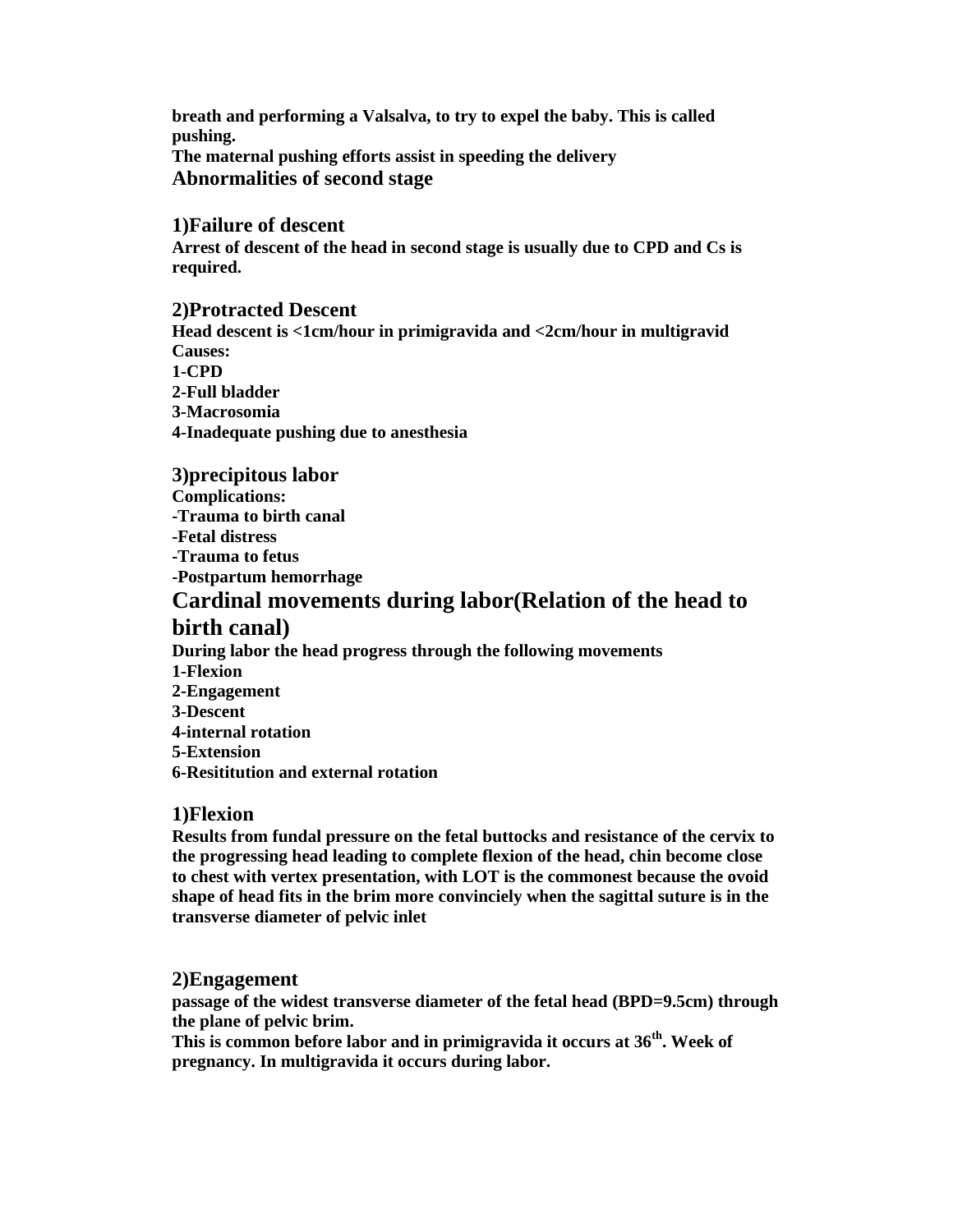

 **Flexion Engagement in LOT** 

**3)Descent**

**Results from contractions of the uterus with tendency for downward descent, however, the degree of the head descent is limited by the cervix until the second stage of labor.** 



## **4)Internal Rotation of head**

**As the head descent and meets the pelvic floor muscles, it rotates with the occiput directed anteriorly.** 

**At pelvic floor contractions on the long axis of the fetus with resistance of the pelvic floor muscle together with the shape of the pelvic diaphragm(which is inclined downward & backward) angling the leading point of the head in this direction, bringing the occiput anteriorly.** 

**N.B \*At pelvic brim the head favor a transverse diameter for the head to fit with the sagittal suture in a transverse position.** 

 **\*Clinical observations suggest that the shape of the pelvis is a more important contributory factor than soft tissues in directing the occiput anteriorly**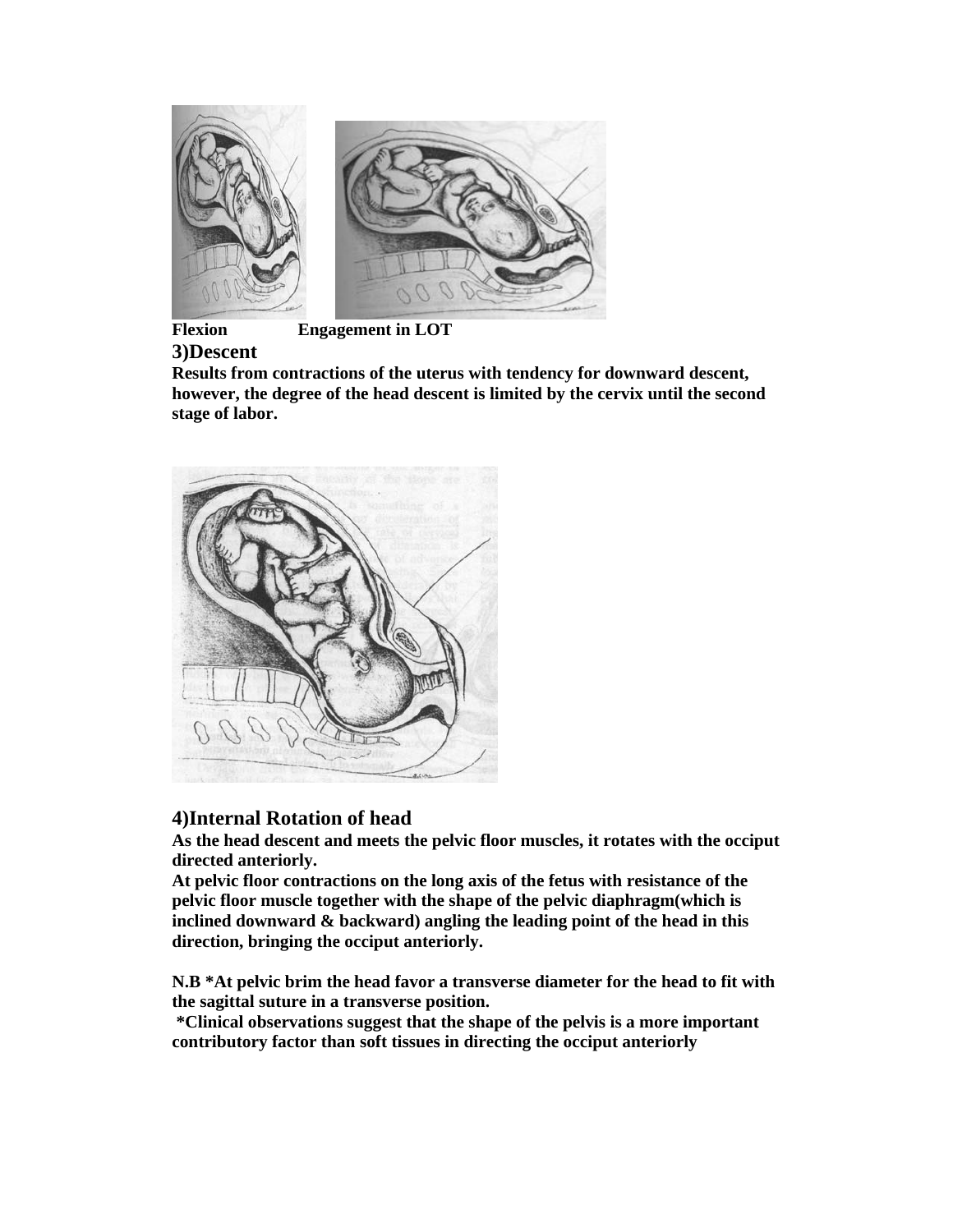### **5)Extension and Delivery of Head**

**The combined effect of descent and internal rotation bring the presenting diameter to the plane of outlet with the occiput lying under the pubic arch and the sinciput at the lower border of the sacrum and coccyx.** 

**With further descent of the head , it extends to be delivered from the under surface of the symphysis pubis(occiput..sincciput..forehead..face)** 



### **Crowning of Head**

**When the head with the widest diameter passes under the symphysis pubis, embraced by the vulva and does not recede in between contractions. This is called crowning. If episiotomy is needed it should be done after crowning.** 

**N.B frequently, specially in primigravida, soft tissues are not able to distend adequately so the tearing of the perineum and adjacent tissues may occur unless steps are taken to avoid it by making a formal incision (episiotomy)** 

### **6)Restitution and External Rotation**

**Following delivery of the head the occiput rotates to the lateral position. This is to untwist the neck when the shoulder enter the pelvis.(occiput become directed to side of shoulder)**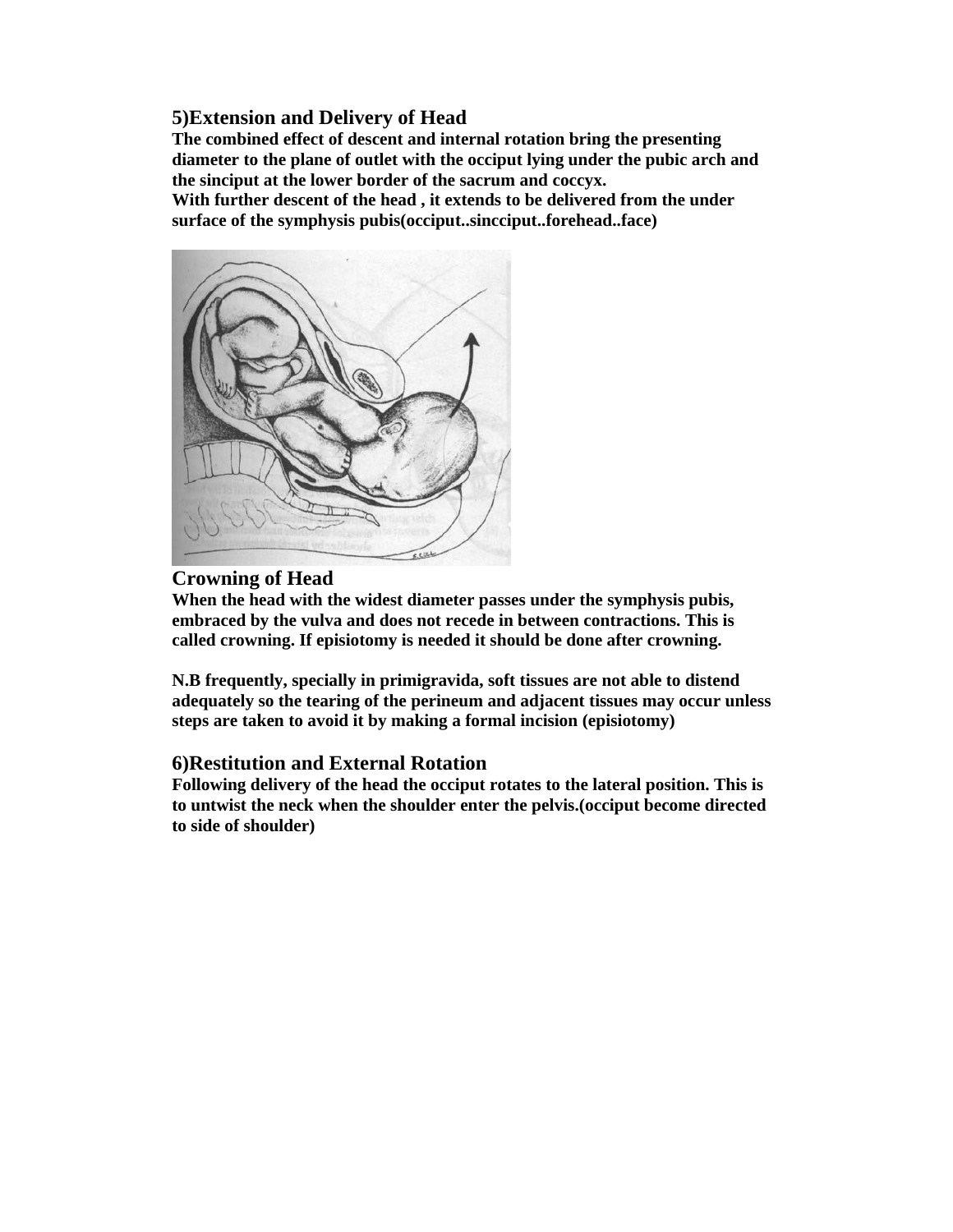

## **Delivery of Shoulders**

**The widest diameter of the shoulders, the biacromial (12.5cm) passes the pelvic brim at the time when the anterior rotation of the head occurs. -Internal rotation of the occiput is favorable for both the head and the shoulders. -similarly, external rotation of the head is associated with rotation of the shoulders to bring them into the anteroposterior diameter of the outlet -Anterior shoulder is delivered first from the under surface of pubic arch followed by posterior shoulder. Delivery occurs by lateral flexion of the trunk. -the trunk and buttocks follow with the same or the next contraction.** 

## **Third Stage of Labor**

**Placental separation occurs through the spongia layer of the deciduas at the time of expulsion of the fetus or very soon afterwards. Duration is 5 minutes.** 

**The uterine contractions and retraction reduces the uterine volume and the area of the placental site, leading to separation of placenta. During this process there is inevitably some bleeding from the maternal sinuses at the placental bed with formation of retroplacental hematoma which play some part in further separation of placenta.** 

**Two mechanisms of placental separation occurs:**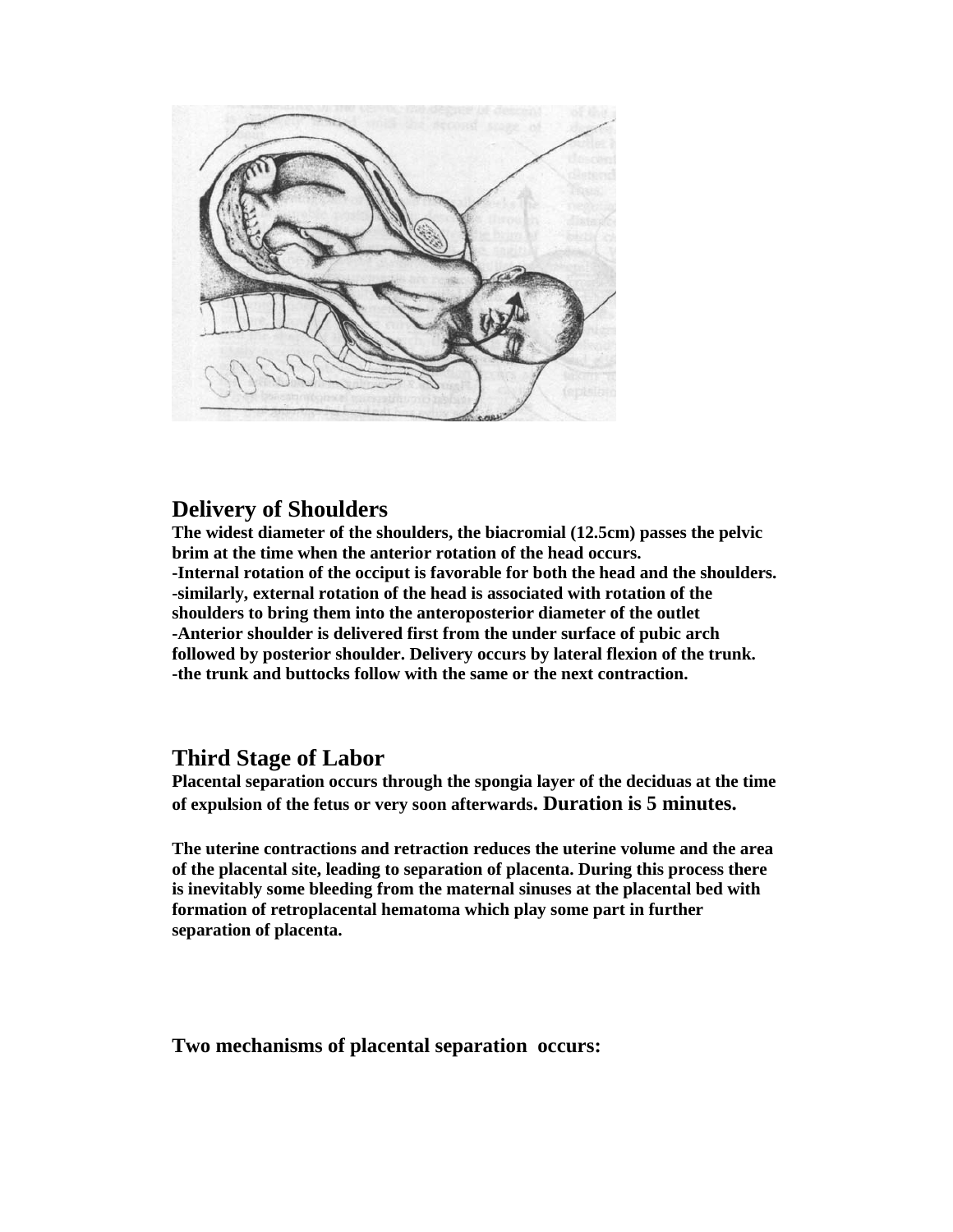### **1-Mathews-Duncan mechanism**

**The leading edge of the placenta separates first and the placenta is delivered with its raw surface exposed.** 



### **2-Schultz mechanism**

**If the placenta is inserted at the fundus and central area separates first, the placenta inverts and draws the membranes after it, covering the raw surface (inverted umbrella)** 



**Signs of placental separation and descent** 

- **1- A sudden gush of blood observed**
- **2- Lengthening of the visible portion of the umbilical cord**
- **3- The uterus becomes round and firm(it usually become soft and flat immediately after birth)**
- **4- Rising of the fundus. The top of the uterus is usually half-way between the pubic bone and the umbilicus.With separation of placenta it seems to enlarge and approach the umbilicus.**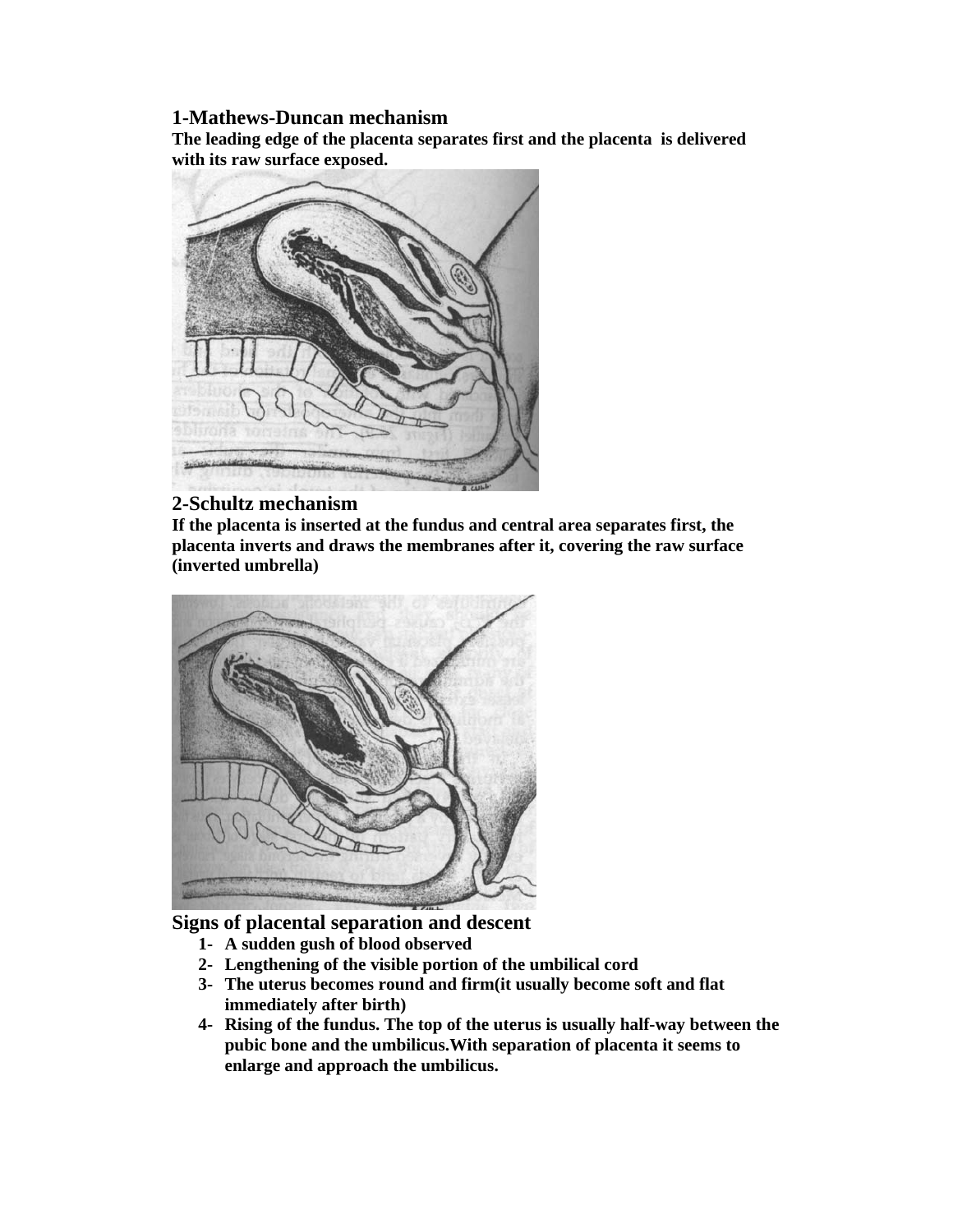**5- Immediately after the delivery of the baby, uterine contractions stop and labor pains go away. As placenta separates, the woman will again feel painful uterine cramps. As the placenta descends through the birth canal, she will again feel the urge to bear down and will push out the placenta** 

#### **Fourth stage**

**It is a clinical description relating to the recovery phase immediately following the completion of the third stage of labor, during which careful observation of the patient is required to ensure that the uterus does not relax and that bleeding does not occur.** 

#### **Summary points**

**Labour should be defined on the basis of regular uterine contractions with progressive changes in the cervix(stretching and dilation)** 

**Labor has 3 stages:** 

**First stage from onset of true labor to full cervical dialation. It is divided into two phases according to pattern of cervical dilation. Latent and Active phases.** 

**Women in latent phase: 1-are less than 4cm dilated 2-Have regular, frequent contractions that may or may not be painful 3-Dilate only very slowly(<0.6cm/h) 4-Can usually taik or laugh during their contractions Duration 14 h(max.20)in primi, 8h(max.14)inmultipara.** 

**Women in active phase:** 

**1-Are at least 4cm dilated** 

**2-have regular contractions that are usually moderately painful** 

**3-demonstrate progressive cervical dilation of at least 1.2-1.5cm/h 4-usually are not comfortable with talking or laughing during their contractions. Duration average 3.4h in primi. Rate of cervical dilation 1.2-1.5cm/h,during** 

**maximum slope of dilation.** 

**Acceleration and deceleration phases needs frequent examinations to be noticed. Second stage** 

**Starts with full cervical dilation and ends with expulsion of fetus.it is related to descent of the fetus with movements: flexion, engagement, descent, internalrotation, Extension, restitution and external rotation.**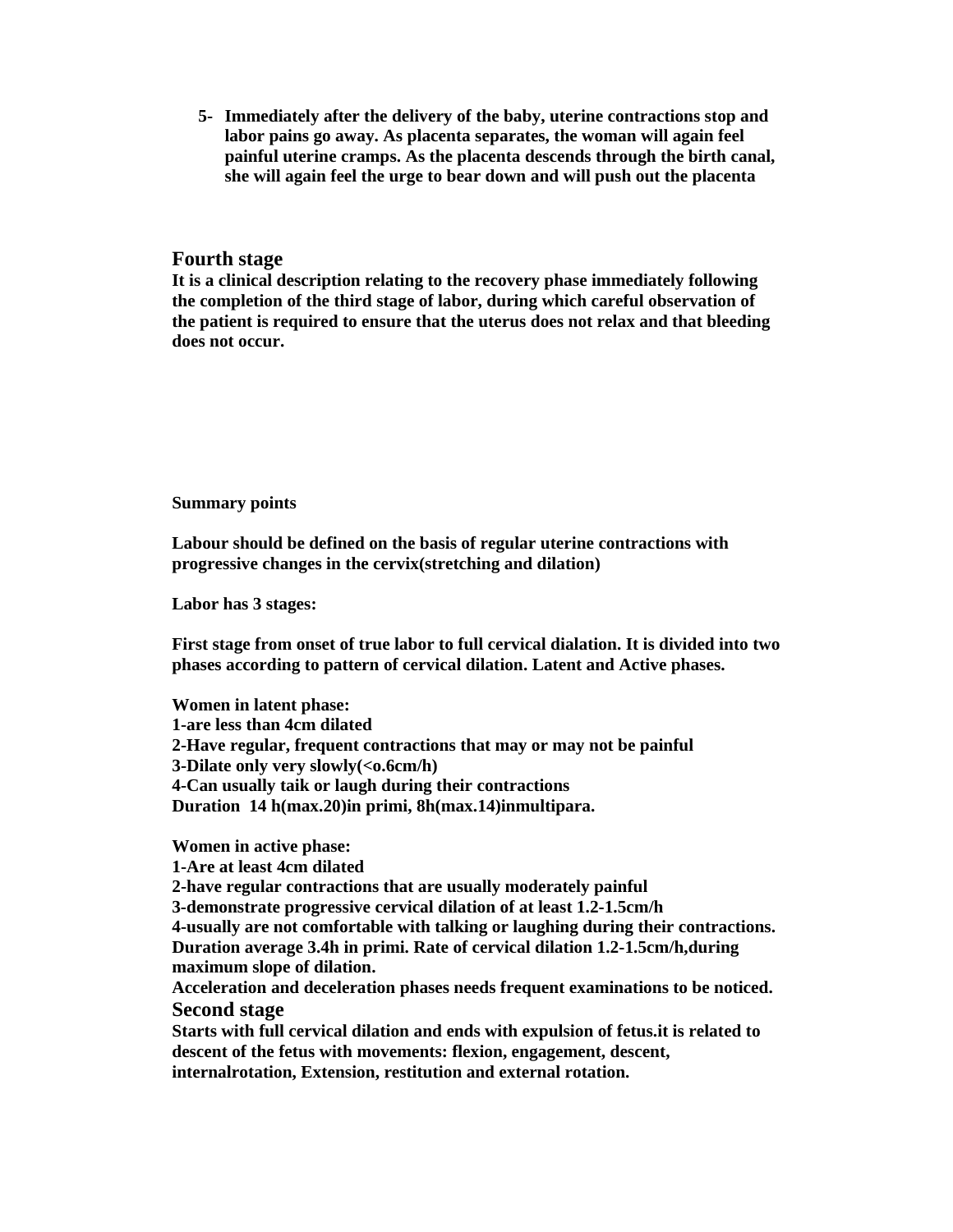**Anterior shoulder delivered first then posterior shoulder dur to lateral flexion of trunk. So 2nd stage is concerned with descent. Lasts 2h in promi, 1h,in multipara. Third stage, duration 5 minutes** 

 **placenta is usually separated with its leading edge leading to delivery with the raw surface(Matew-Duncan) or if at the fundus it separates from the center and delivered with its raw surface covered. The main cause of placental separation is contractions and retraction of the uterus.** 

### **Descent and Engagement**

 **Descent means that the fetal head descends through the birth canal. The station of the fetal head describes how far it has descended through the birth canal. This station is determined relative to the maternal ischial spines, bony prominence on each side of the maternal pelvic sidewall.** 

**0 station (zero station) means that the top of the head has descended through the birth canal just to the level of maternal ischial spines, this usually means that the fetal head is fully engaged(completely engaged), because the widest portion of the fetal head has entered the opening of the birth canal(pelvic inlet)** 



**If fetal head has not reached the ischial spines, this is indicated by negative numbers, such as -2(meaning the top of the head is still 2cm above the ischial spines)** 

**If the fetal head has descended further than the ischial spines, this is indicated by positive numbers,such as +2(meaning the top of fetal head is now 2cm below the ischial spines)** 

**Negative numbers above -3 indicate the fetal head is unengaged(floating).Positive numbers beyond +3 indicate the fetal head is crowning or about to deliver. Women having their first baby often demonstrate deep engagement (0 or +1) for days or weeks before labor. Multipara may not engage below -2or-3 till 2nd stage.** 

#### **Important Disclaimer**

 **The content displayed by the physician writers & editors of arabicobgyn.net. is designed to be educational. Under no circumstance should it replace the expert**